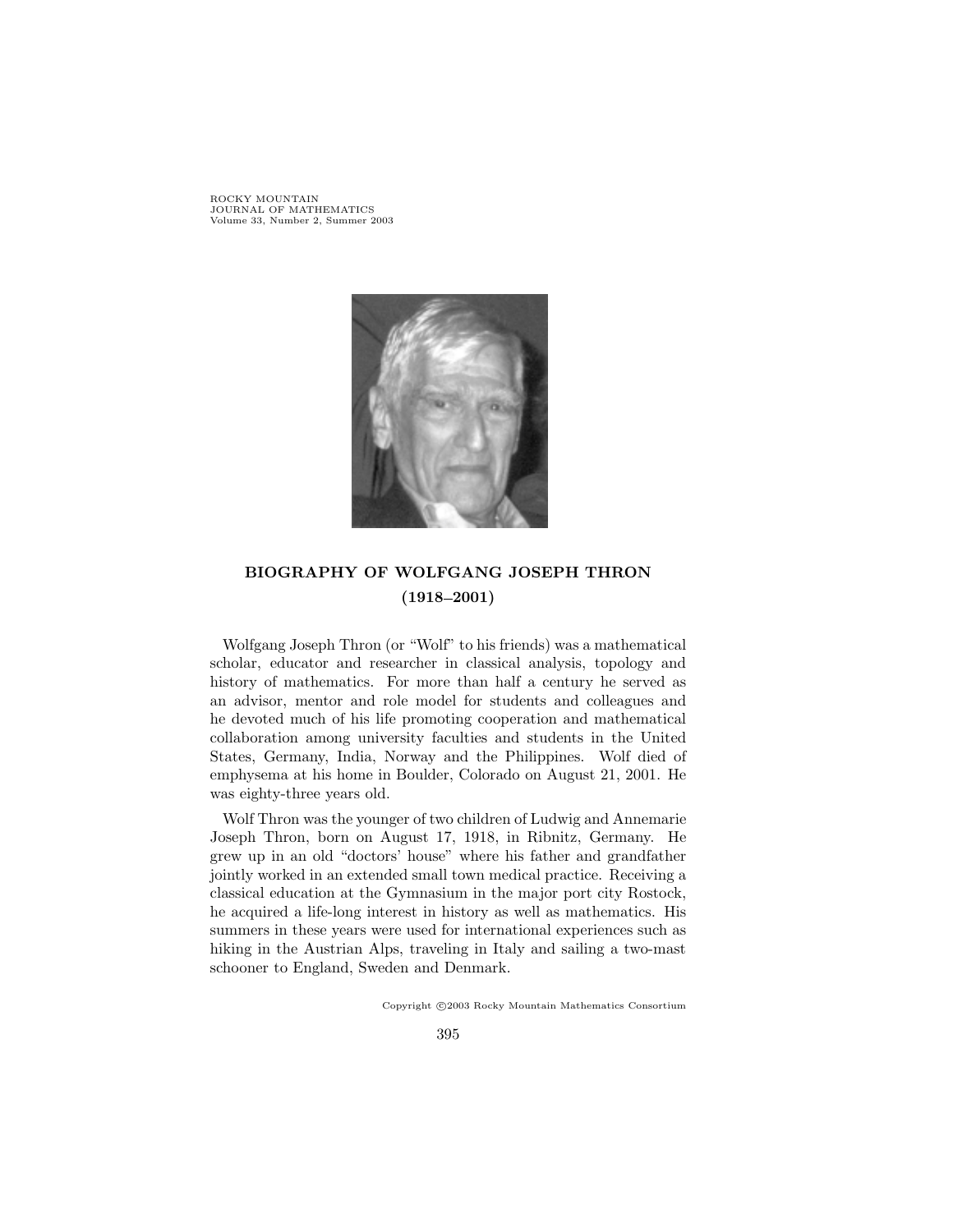**PRINCETON** – Due to political events in Germany, Wolf studied at the ETH Zurich in the summer of 1936. The following fall he enrolled at Princeton and graduated with an A.B. degree in 1939. His undergraduate mathematics included courses with S. Bochner (analysis), H.F. Bohnenblust (analysis), A.W. Tucker (algebra), S.S. Wilks (statistics) and H. Weyl (algebraic number theory). On weekends at Princeton he encountered many scientists and mathematicians in the home of his uncle, Hermann Weyl, and aunt, Helene Joseph Weyl.

**GRADUATE SCHOOL** – A teaching fellowship brought him to Washington State University in Pullman for the year 1939 40. Away from the ivory tower atmosphere of Princeton, Wolf made two important discoveries: he liked America and he liked teaching. In 1940 he enrolled as a graduate student at the Rice Institute where the Mathematics Department was essentially a department of analysis, with complex analysts S. Mandlebrojt (student and son-in-law of Hadamard) and F.E. Ulrich (student of Ahlfors), real analyst H.E. Bray and in differential equations Walter Leighton (student of Marston Morse). He was assigned to work with Leighton who had previously written a master's thesis on continued fractions with H.S. Wall at Northwestern, and Leighton was giving a seminar on that subject in 1940–41. By the end of that year Wolf had obtained enough ideas to develop a thesis, the results of which were published in two papers: one in 1942 (with Leighton) and one in 1943.

**HARVARD AND THE ARMY** – With a Ph.D. from Rice Wolf began an instructorship at Harvard in 1943, but after one year this was interrupted by a call from Uncle Sam. The years 1944-46 in the U.S. Army included basic training in South Carolina followed by an assignment with military intelligence in Germany. One advantage of being drafted was becoming eligible for U.S. citizenship, which he received shortly after induction.

**WASHINGTON UNIVERSITY** – At the end of the war he accepted a position at Washington University in St. Louis, which he held for eight years. During that period he pursued interests in point set topology, function theory and continued fractions and published his first book, *The Theory of Functions of a Complex Variable*, a concise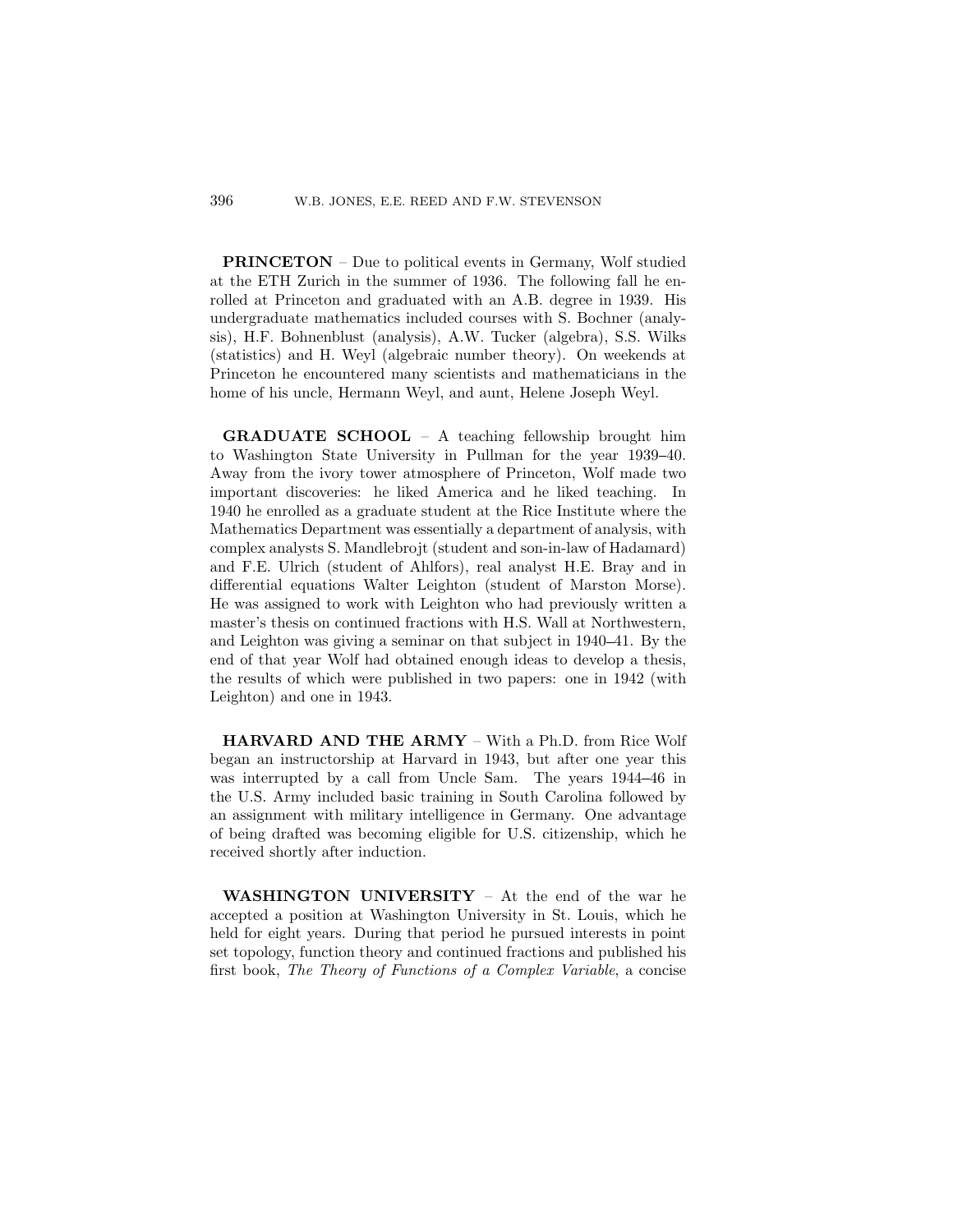but self-contained treatment of the subject.

**UNIVERSITY OF COLORADO** – Wolf Thron's long and productive career at the University of Colorado began in 1954 and, although formal retirement was taken in 1985, he continued lecturing, collaborating and publishing mathematical research until the late 1990's when health problems made this no longer possible. In the Colorado years he authored two additional books, *Topological Structures* in 1966 and *Continued Fractions: Analytic Theory and Applications* in 1980 with W.B. Jones. He served as Chair of the Mathematics Department from 1972 to 1974 and was the thesis advisor for 21 Ph.D. students (see following list). He organized research seminars in topology and continued fractions (CF), the CF seminar being active during most of the years from 1958 through 1999. In addition to visiting faculty and graduate students, the regular participants in the CF seminar included William B. Jones, Arne Magnus, Burnett Meyer and the periodic visitors from the University of Trondheim, Norway: Lisa Lorentzen, Olav Njåstad and Haakon Waadeland. In 1999 Wolf made a gift to the University of Colorado Foundation which established the W.J. Thron Mathematics Fellowship awarded each year to an outstanding graduate student in the Mathematics Department. With this gift he was enabling and encouraging students of all future generations to study mathematics. He was also expressing his faith in, and commitment to, the University of Colorado - its faculty and its students.

#### **RESEARCH AND SCHOLARSHIP**

**ANALYSIS** – The contributions of W.J. Thron to the analytic theory of continued fractions are of major proportion. Much of that work was devoted to topics in convergence theory such as uniform convergence regions, separate convergence, acceleration of convergence, asymptotic speed of convergence and truncation error analysis. The crown jewel of this work is a convergence region result known as the Thron Parabola Theorem (TPT) involving regions *P* in the complex plane bounded by parabolas passing through  $z = -1/4$  with focus at the origin. The TPT asserts that a continued fraction  $K(a(m)/1)$ , whose partial numerators  $a(m)$  lie in a parabolic region  $P$ , is convergent if and only if the sequence  $\{|a(m)|\}$  satisfies the Stern/Stolz growth restriction that is a necessary condition for convergence. Thron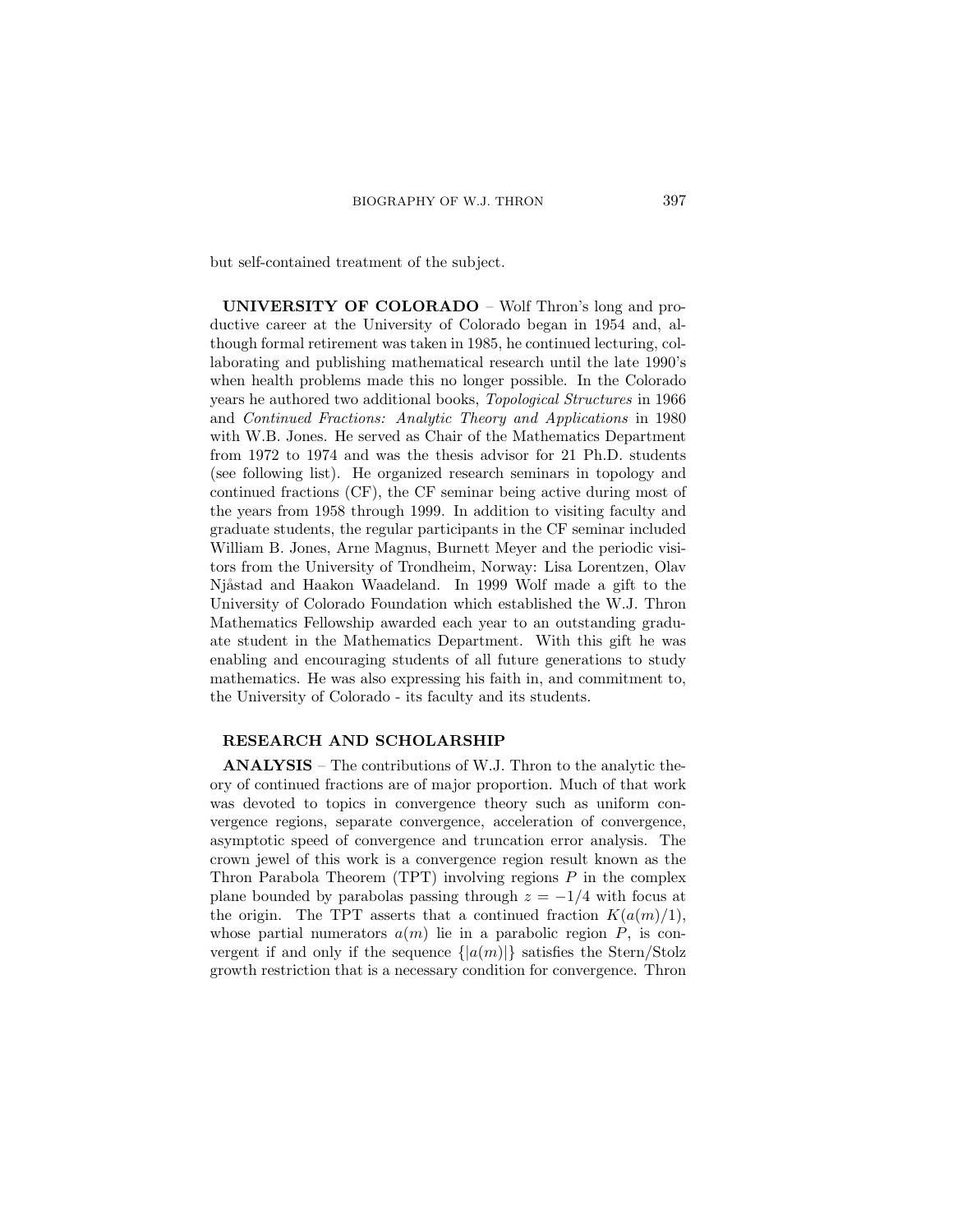gave three independent proofs of the TPT. The first (part of his 1943 doctoral thesis) is based on properties of normal families (the Stieltjes-Vitali Theorem). The second (1958) uses only elementary methods and is completely constructive; it provides uniform convergence and computable truncation error bounds for the approximants of the continued fractions. The third proof (1963) is based on an indirect argument and uses elementary methods. Each of the three methods provided a new approach to convergence theory that subsequently has been exploited by Thron and others.

In 1948 Thron introduced a new family of continued fractions which was later generalized by O. Perron in *Die Lehre von den Kettenbruchen* (1957) and Perron called them "die Thronschen Kettenbruche." During the next four decades these continued fractions (referred to as general *T*-fractions) have been used to develop a number of areas of classical analysis including the theory of strong moment problems, orthogonal Laurent polynomials, strong Gaussian quadrature, two-point Padé approximants and the representation of special functions. Positive *T*fractions (i.e., general *T*-fractions with positive coefficients) were used by Thron (and collaborators) to solve the strong Stieltjes moment problem in a manner similar to the application of *S*-fractions by Stieltjes to solve the classical Stieltjes moment problem. Later Wolf (and collaborators) showed that the denominators of positive *T*-fractions give rise to sequences of orthogonal Laurent polynomials. The strong Hamburger moment problem was solved by Thron and collaborators using orthogonal Laurent polynomials, strong Gaussian quadrature and a subclass of general *T*-fractions known as *APT*-fractions.

**TOPOLOGY** – W.J. Thron wrote a topology text, *Topological Structures*, in the early 1960's at a time when the main English text available was by J.L. Kelley (*General Topology*, 1955). Thron wrote his text, in part, because he wanted to learn topology, and this was a good way to do it. He also wanted to place topology in a historical context. In *Topological Structures*, when he introduced a new concept, Thron would explain why the concept was of interest, and give several options for definitions. For example, in discussing the concept of compactness he gave four possible definitions, working out the strengths and weaknesses of each. In treating convergence, he used both nets and filters, including a lengthy discussion of the strengths and weaknesses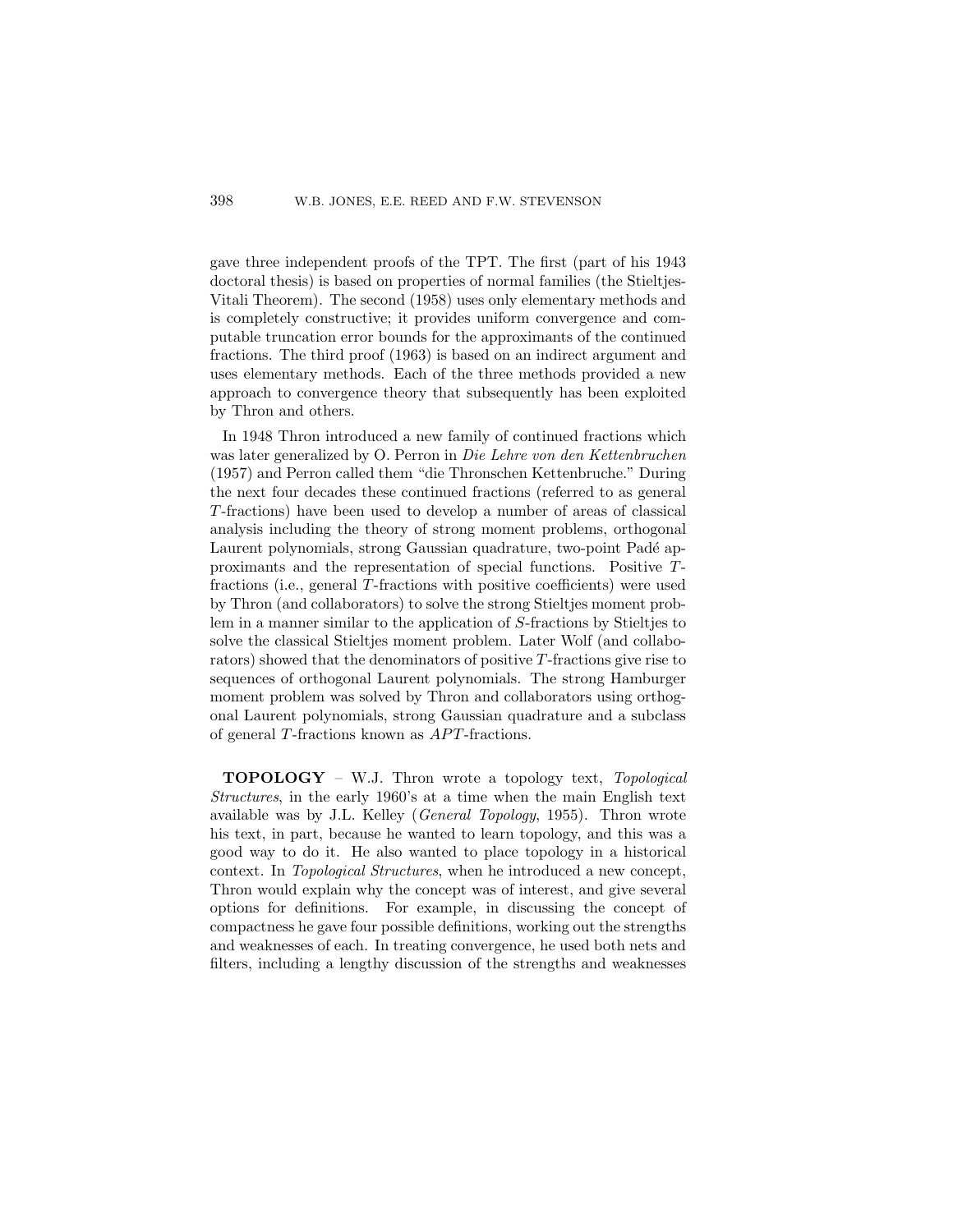of each approach. He often preferred nets to filters, even though the use of filters was simpler and cleaner because, for him, the intuitive was as important as the elegant. In order to make the subject more accessible to beginning students, he was very careful to include details normally skipped over. For example, he wanted to see exactly how the subspace topology related to the original space, and so he was painstaking in his treatment of subspaces and of extensions. Finally, he had a deep interest in the layers of structure connected with topological spaces. At the time when he wrote his text there was some confusion about the relationship between proximities and uniformities. He made this relationship beautifully clear, noting that *proximity* was a layer of structure between *uniformity* and *topology*.

**TEACHER** – For those students who knew him best Wolf Thron was a great teacher and mentor. Over the years he had many graduate students working with him. His peak was reached in the 1960's when he supervised 13 dissertations, often overseeing five students at a time. For many of these students their passion for mathematics began in his first year topology course, a course where mathematics students grew up.

Today in K-12 education the buzz word is "discovery." We hear about the discovery method of teaching and the discovery method of learning. Wolf Thron used this method 40 years ago in this first year course. While he didn't ask students to create their mathematics in the tradition of R.L. Moore, he instinctively knew the right problems to pose to give students both understanding and ownership of their results. One of his favorite sayings was "it is important to ask the right questions." And he practiced what he preached. Wolf was an absolute master at setting problems. Most problems were open-ended, some were even stated wrongly so that students were asked to prove something that was, in fact, not true. Students would search for counterexamples as zealously as they searched for proofs. And often the inability to create a counterexample was just the right way of understanding how a proof would proceed. Wolf's contention was that in "real" original work one would not know whether to try for a proof or a counterexample.

Wolf Thron's ability to pose just the right questions was only the tip of the iceberg. He seemingly had an inexhaustible supply of "right"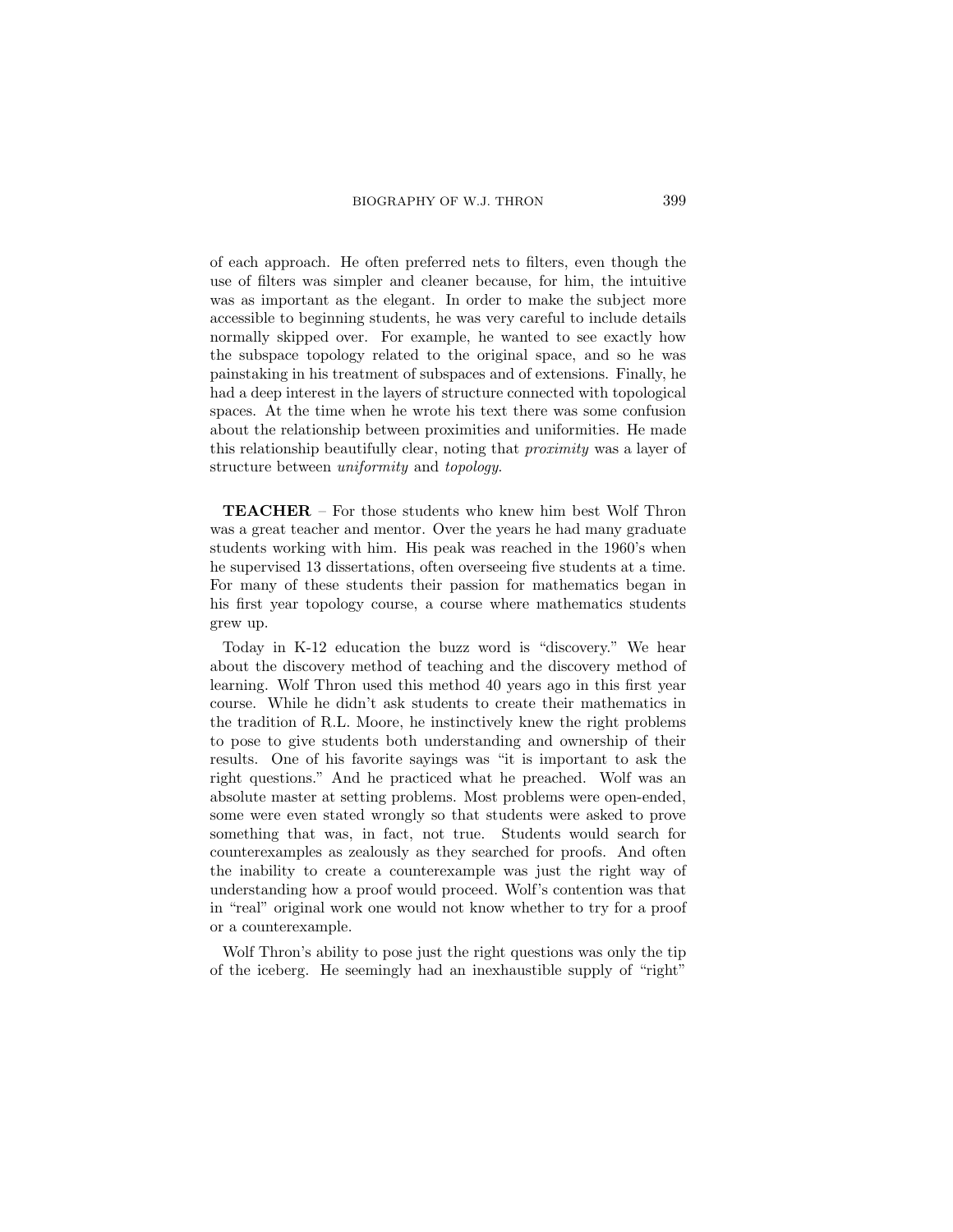questions. The students lucky enough to be accepted by him to work for their doctorates would be treated with just the right set of suitable research problems regardless of their mathematical background and degree of sophistication. And as students pursued their dissertation topics he would guide them in matters of judgment. He insisted that his students acquire insight and mathematical "taste." He wanted them to understand the significance of important theorems and he strongly encouraged them to pick and choose among their results, keeping those that had substance and discarding the ones that were shallow. Students of Thron would leave the university with more than a degree; they would leave with a life-long appreciation of mathematics.

**MENTOR** – Besides being a superb teacher, Wolf Thron was a mentor to his students during their graduate days and beyond. His advice was always sought, always carefully considered and invariably sound. "Stick to mathematical research. Don't move into a hybrid field, no matter how trendy, at least not until you have established yourself." He not only took students under his wing professionally, but he and his wife Ann would literally provide sustenance and care for students who had personal needs.

**SERVICE** – In 1939 Wolf Thron took part in the first of a series of summer workcamps sponsored by the American Friends Service Committee. These included: 1939, resettling miners in western Pennsylvania; 1941, constructing a dam in New England for a small community; 1948, improving buildings at (African-American) Storer College in Harpers Ferry, West Virginia; 1949, workcamp in Sweden; 1950, an inner city project in Philadelphia; 1951, teaching at Frei Universität in Berlin and building homes for Yugoslavian refugees. Wolf and Ann Lukach met and became friends at the 1949 workcamp orientation session in New York and subsequent workcamps. They were married in 1953 after Ann had completed her M.D. degree at New York University.

**INTERNATIONAL CONNECTIONS** – A unique activity of Wolf and Ann Thron was spending every fourth year from 1958 through 1991 at a foreign university. They spent 1958–59 at the University of Munich in close proximity with Oskar Perron (with support from AFOSR). In 1962–63 and 1974–75 the Throns' traveled to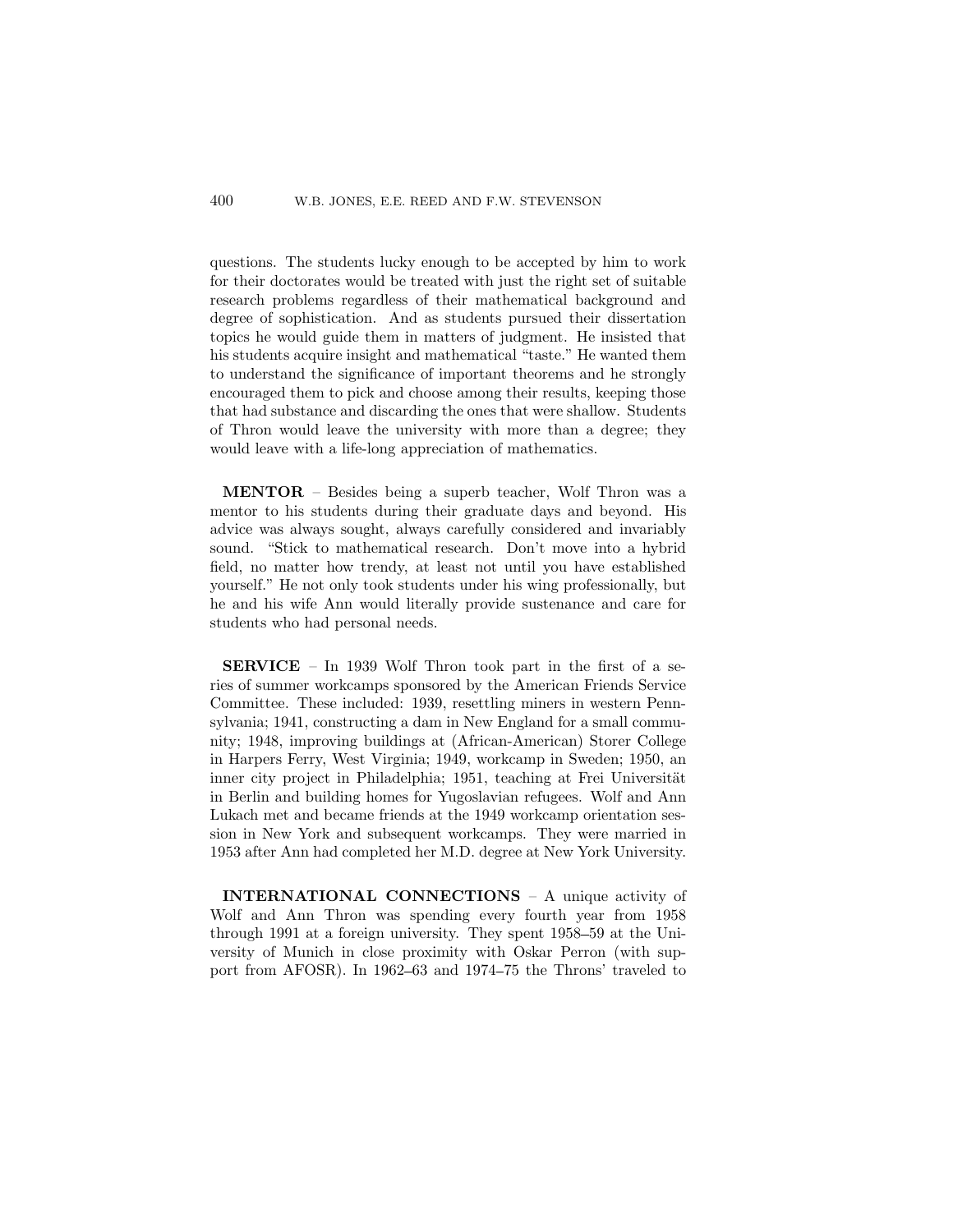Panjab University in Chandigarh, India, where Wolf was a Fulbright scholar/professor. The Ford Foundation brought them to Mindanao State University in the Philippines in 1966 67 where Wolf participated in a development program and returned to the University of Colorado with a bright doctoral student. Two of his Colorado students accompanied him to the University of Erlangen in 1970–71 during a sabbatical year. The last four foreign tours were held at the University of Trondheim, Norway, (now the Norwegian University of Science and Technology - NTNU) with support from the Norwegian Marshall Fund and the Norwegian Research Council for Science and the Humanities (NAVF) in 1978–79, 1982–83, January–July 1987 and 1990–91. Two additional summers were spent at Institutes for College Teachers in India (Jodhpur in 1967 and Aligarh in 1969) under the auspices of the United States AID program, NSF and the Indian UGC.

**HONORS** – In 1980 W.J. Thron was elected to The Royal Norwegian Society for Sciences and Letters (Det Kongelige Norske Videnskabers Selskap) for his outstanding creative research in mathematics and for his great inspiration for others to do creative work. At his retirement in 1985 he was awarded the University of Colorado Medal for outstanding contributions to the University and for his distinguished career as a scholar, teacher and research mathematician. In recognition of his leadership role in developing the analytic theory of continued and related topics in classical analysis, an international conference was held at the University of Colorado - Boulder in 1988 to celebrate his 70th birthday and another in 1998 for his 80th. The proceedings of the 1988 conference were published as a special issue of the *Rocky Mountain Journal of Mathematics* **21**, No. 1, Winter 1991 and were dedicated to Professor Emeritus W.J. Thron. In 1989 a group of former students who had known him as their dissertation advisor gathered in Boulder, Colorado, to honor him on his 70th birthday. Some were separated from Boulder by thousands of miles and some by more than 20 years. It was an evening of testimonials to his mathematical genius and generous spirit, a testimonial to their love and respect for the man who shaped their future and who will always live in their minds and hearts.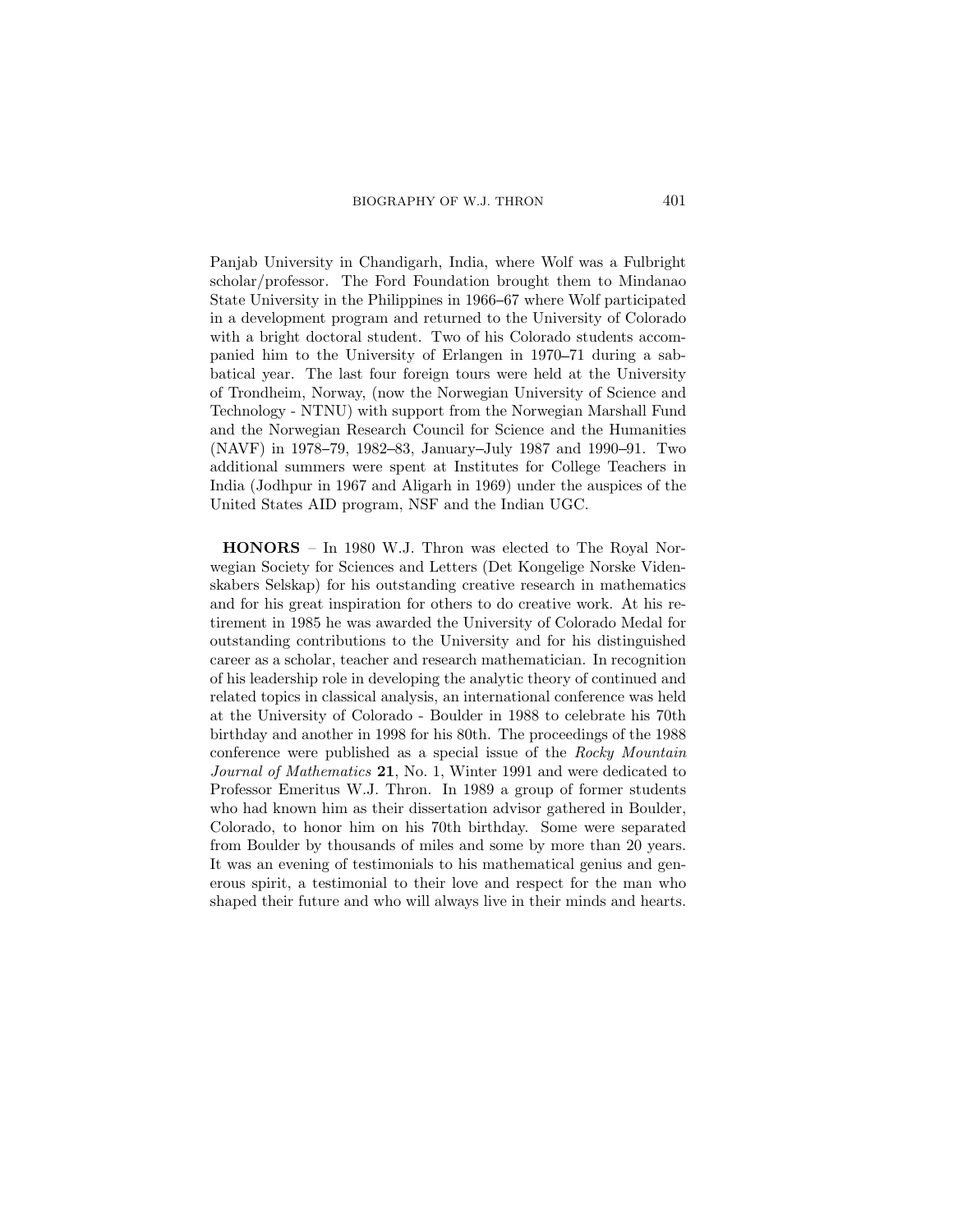### **Ph.D. STUDENTS OF WOLFGANG J. THRON**

Leo J. Lange - 1960 Clarence H. Cook - 1962 Charles E. Aull - 1962 J.D. DePree - 1962 Kenneth L. Hillam - 1962 William B. Jones - 1963 David Drake - 1964 Jack L. Hursch, Jr. - 1964 Nicholas Morez - 1965 Nicholas P. Callas - 1966 Fred W. Stevenson - 1966 Terrence E. Dooher - 1966 Ellen E. Reed - 1966 Thomas H. Jefferson, Jr. - 1969 Ronald E. Larson - 1970 Susan J. Zimmerson Andima - 1970 Richard H. Warren - 1971 Richard A. Valent - 1974 R.G. Ori - 1975 S.D. Diesto - 1977 K.C. Chattopadhyay - 1978

## **BOOKS BY W.J. THRON**

*Introduction to the Theory of Functions of a Complex Variable*, John Wiley & Sons, New York, 1953.

*Topological Structures*, Holt, Reinhart and Winston, New York, 1966.

*Continued Fractions: Analytic Theory and Applications* (with W.B. Jones), Encyclopedia of Mathematics and Its Applications, Addison Wesley, Reading, MA, 1980.